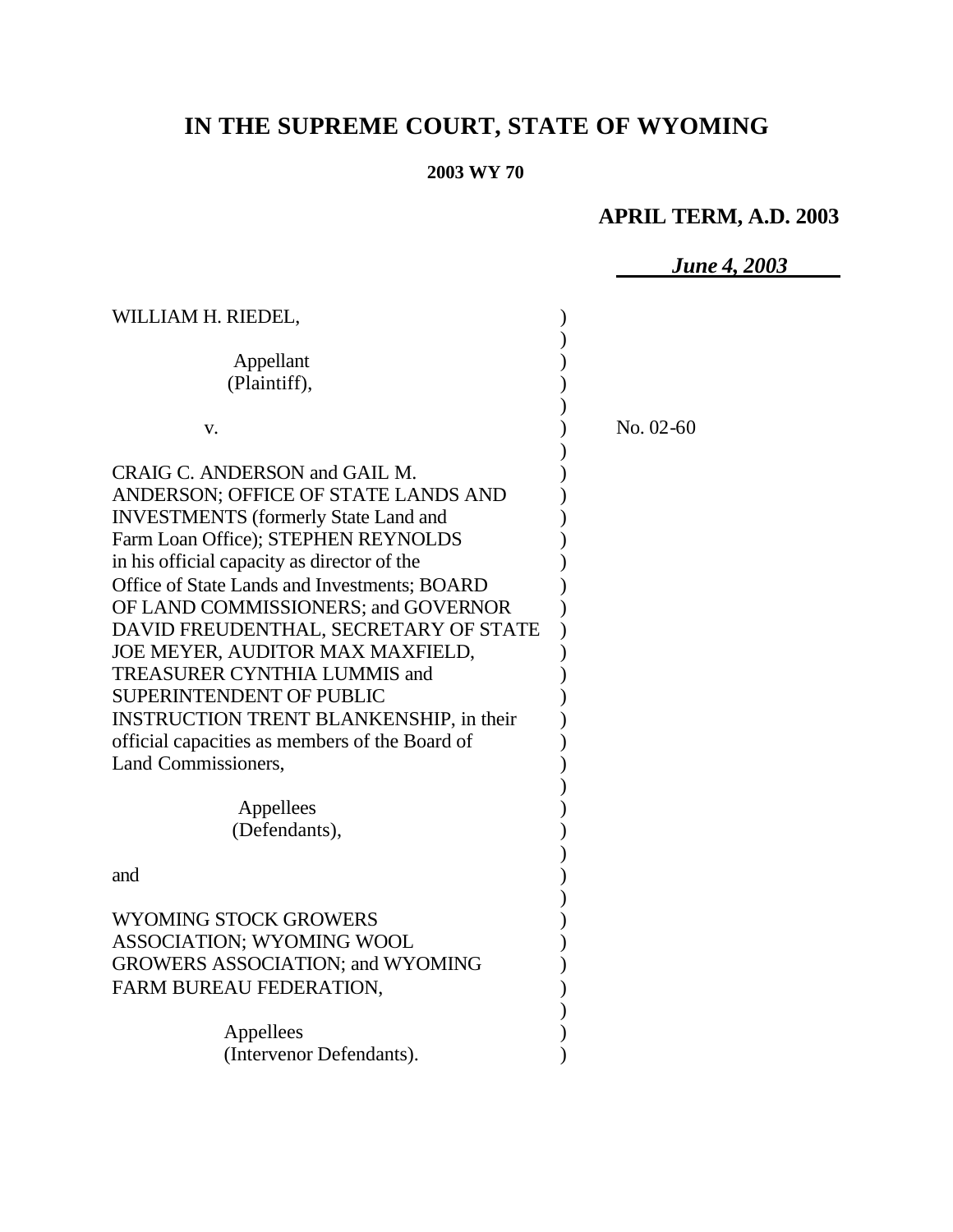| <b>WYOMING STOCK GROWERS</b>                   |             |
|------------------------------------------------|-------------|
| ASSOCIATION, and WYOMING WOOL                  |             |
| <b>GROWERS ASSOCIATION,</b>                    |             |
|                                                |             |
| Appellants                                     |             |
| (Intervenor Defendants),                       |             |
|                                                |             |
| v.                                             | $No. 02-61$ |
|                                                |             |
| WILLIAM H. RIEDEL,                             |             |
|                                                |             |
| Appellee                                       |             |
| (Plaintiff),                                   |             |
|                                                |             |
| and                                            |             |
|                                                |             |
|                                                |             |
| OFFICE OF STATE LANDS AND                      |             |
| <b>INVESTMENTS</b> (formerly State Land and    |             |
| Farm Loan Office); STEPHEN REYNOLDS            |             |
| in his official capacity as director of the    |             |
| Office of State Lands and Investments; BOARD   |             |
| OF LAND COMMISSIONERS; and GOVERNOR            |             |
| DAVID FREUDENTHAL, SECRETARY OF STATE          |             |
| JOE MEYER, AUDITOR MAX MAXFIELD,               |             |
| <b>TREASURER CYNTHIA LUMMIS and</b>            |             |
| <b>SUPERINTENDENT OF PUBLIC</b>                |             |
| <b>INSTRUCTION TRENT BLANKENSHIP, in their</b> |             |
| official capacities as members of the Board of |             |
| Land Commissioners,                            |             |
|                                                |             |
| Appellees                                      |             |
| (Defendants).                                  |             |
|                                                |             |

# *Appeal from the District Court of Laramie County The Honorable Edward L. Grant, Judge*

### *Representing William H. Riedel:*

Steven F. Freudenthal of Freudenthal, Salzburg & Bonds, P.C., Cheyenne, Wyoming

# *Representing State of Wyoming:*

Hoke MacMillan, Attorney General; Michael L. Hubbard, Deputy Attorney General; Nancy E. Vehr, Assistant Attorney General; John B. Speight and Amanda Hunkins of Speight, McCue & Associates, P.C., Cheyenne, Wyoming. Argument by Ms. Vehr.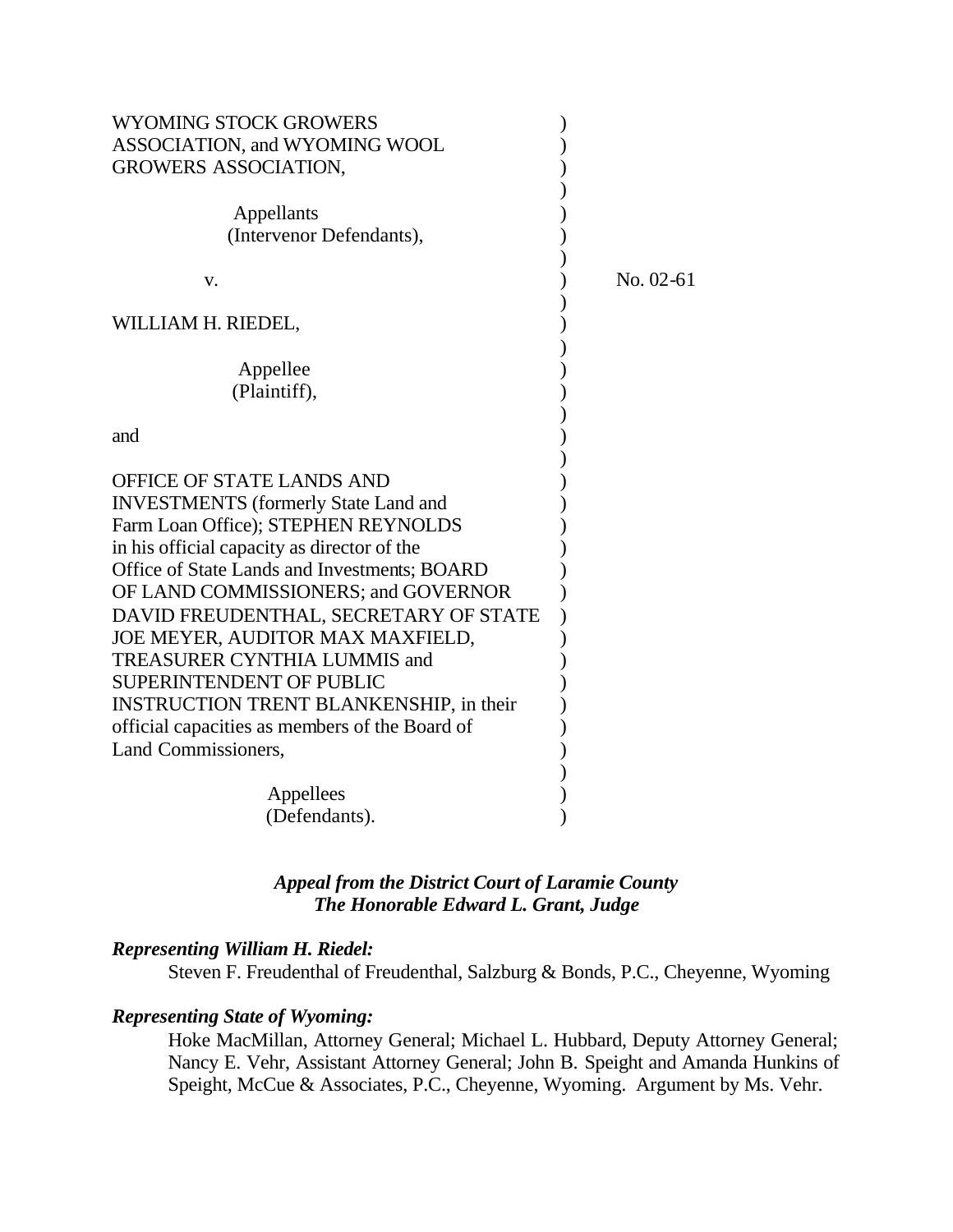#### *Representing Wyoming Farm Bureau Federation:*

Karen Budd-Falen and Brandon L. Jensen of Budd-Falen Law Offices, P.C., Cheyenne, Wyoming. Argument by Mr. Jensen.

### *Representing Wyoming Stock Growers Association and Wyoming Wool Growers Association:*

Daniel B. Frank of Frank Law Office, Cheyenne, Wyoming; Kermit C. Brown of Brown & Hiser, LLC, Laramie, Wyoming. Argument by Mr. Brown.

### **Before HILL, C.J., and GOLDEN, LEHMAN, KITE, and VOIGT, JJ.**

**NOTICE: This opinion is subject to formal revision before publication in Pacific Reporter Third. Readers are requested to notify the Clerk of the Supreme Court, Supreme Court Building, Cheyenne, Wyoming 82002, of any typographical or other formal errors so that correction may be made before final publication in the permanent volume.**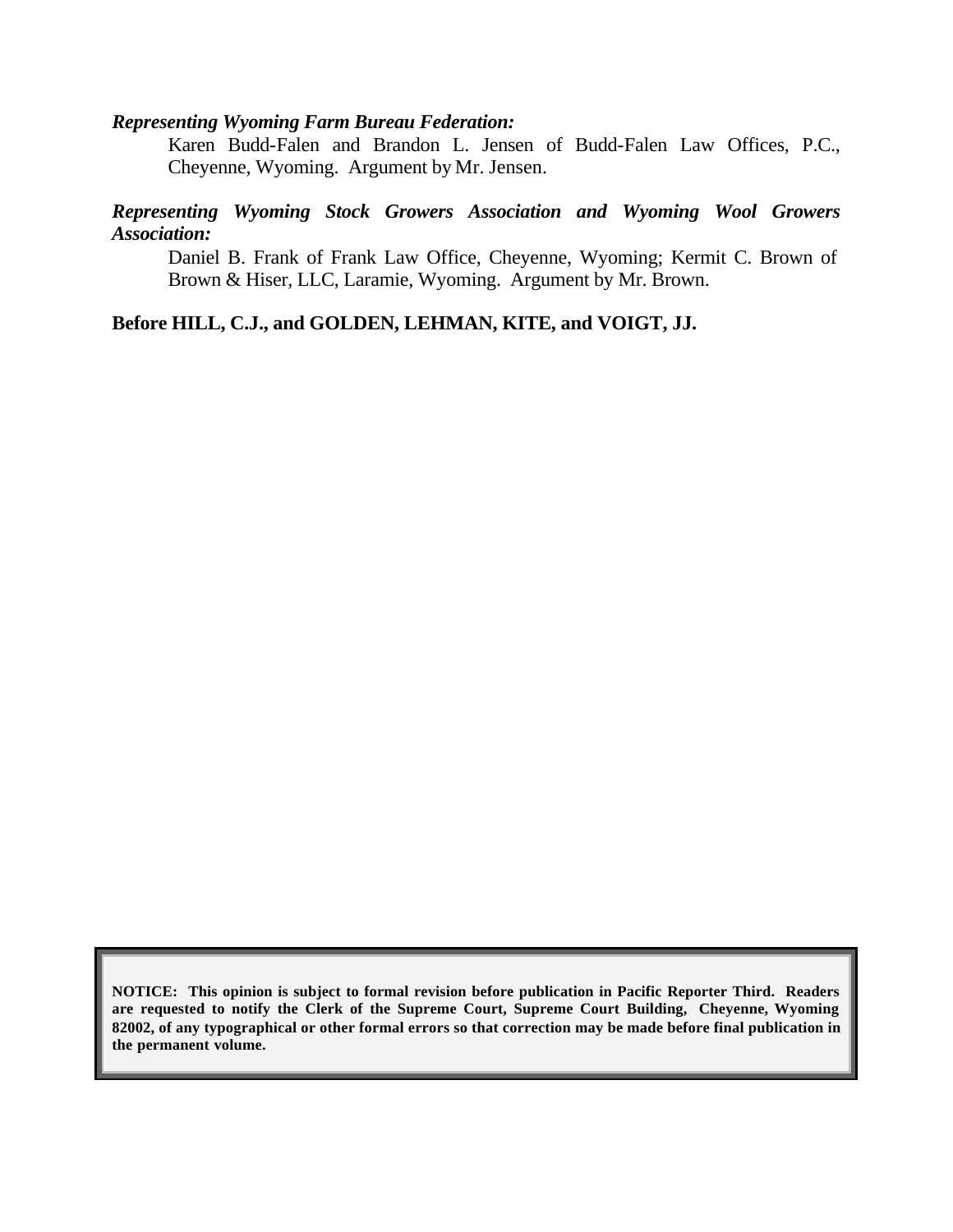**GOLDEN**, Justice.

[¶1] In this appeal the Court is asked to decide the constitutionality of Wyo. Stat. Ann. § 36-5-105(a) and (e), governing the preferential leasing of school lands, and whether the state's school lands are encumbered by a trust and, if so, the nature of that trust. Before we examine these weighty issues, however, we must first address an issue of standing.

[¶2] As explained below, we hold that William H. Riedel has standing to challenge the constitutionality of the statute in question; that the school lands are subject to neither a federal trust nor a state constitutional trust, but rather to a legislatively-created statutory trust; and that William H. Riedel has failed to prove that the preferential-right-to-renew statute violates any constitutional or fiduciary restraints on the State's management of the school lands.

#### **ISSUES**

[¶3] The parties have filed a total of eight briefs in this matter, in their appellant and appellee capacities, containing approximately twenty-four different formulations of the issues on appeal. Consolidating those various formulations, the appeals raise the following issues for this Court's determination:

> 1. Whether Riedel has standing to challenge the constitutionality of Wyo. Stat. Ann. § 36-5-105(a) and (e) governing the leasing of school lands.

> 2. Whether the Wyoming Act of Admission, 26 Stat. 222, Ch. 664 (July 10, 1890), the Wyoming Constitution, or Wyoming statutes establish a trust with respect to the lands which the United States gave to Wyoming for the support of the common schools.

> 3. If the state school lands are in fact held in trust, whether the statutory right of a previous lessee to renew a lease of state school lands violates the State's management duties with respect to those lands.

### **FACTS**

[¶4] Craig C. and Gail M. Anderson held an agricultural lease to approximately 640 acres of state-owned land in Laramie County. The leased land is Section 36 of Township 16 North, Range 63 West of the  $6<sup>th</sup>$  P.M., and as such is part of the land granted to the State by Congress "for the support of the common schools" upon Wyoming's admission to the Union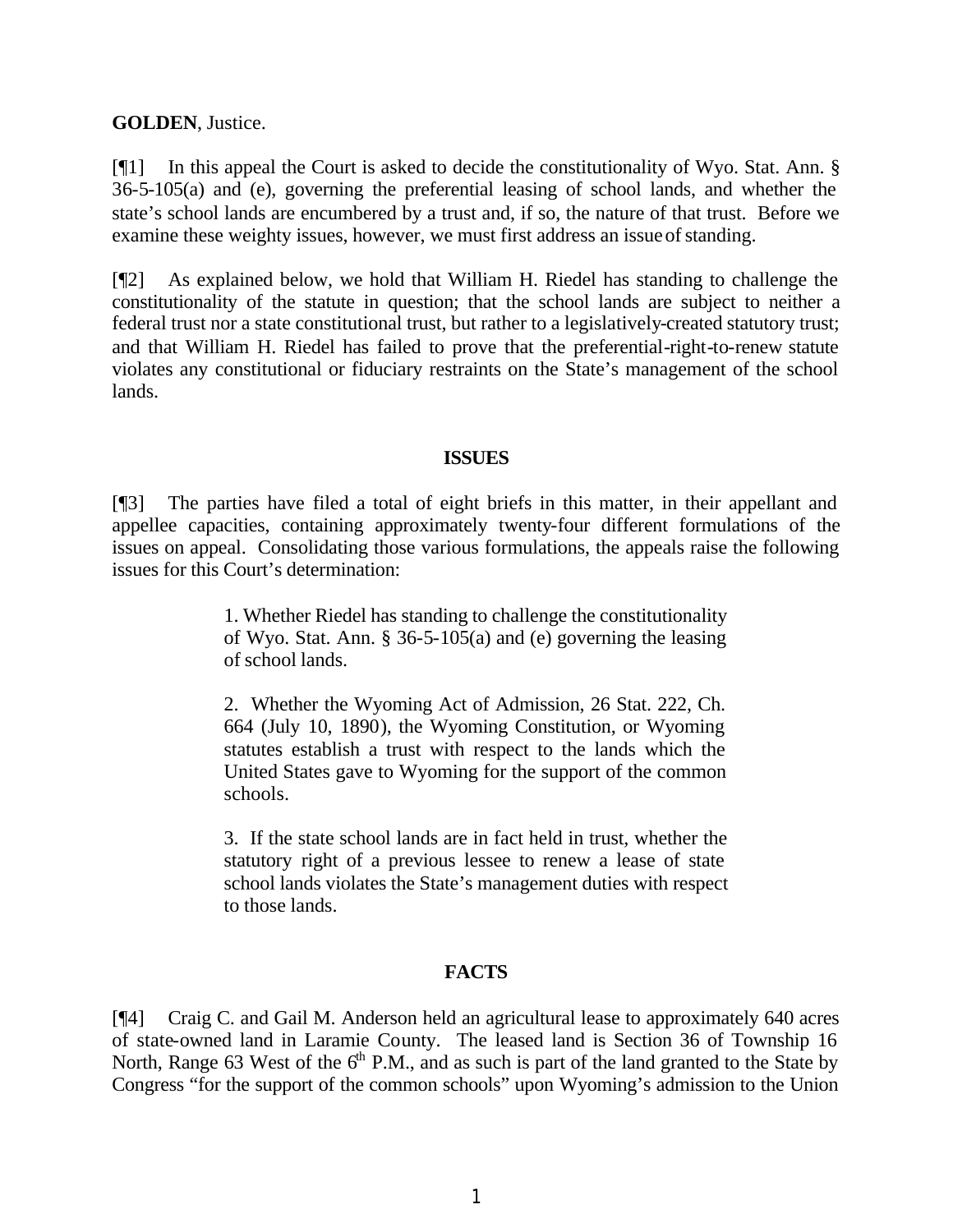in 1890. Wyoming Act of Admission, 26 Stat. 664, §§ 4, 5 (Reprinted in Wyo. Stat. Ann. Vol. 1).

[¶5] The term of Andersons' lease was to expire at the end of December 1997. As authorized by statute, they submitted a renewal lease application to the Office of State Lands and Investments, the statutory administrator of the land, proposing an annual lease rate of \$4,586.40. There were two competing lease offers for the same parcel; one proposed a lower rate than the Andersons but William H. Riedel, the Andersons' neighbor, proposed to pay an annual rate of \$6,000 for the same section.

[¶6] Wyo. Stat. Ann. § 36-5-105 provides that the holder of an expiring lease shall have a preferential right to renew that lease if the holder meets any competing bid for the subject parcel. Andersons met the Riedel bid of \$6,000 per year and, on January 16, 1998, the interim director of the Office of State Lands and Investments awarded the lease to the Andersons for a ten-year term at \$6,000 per year.

[¶7] Riedel filed an administrative appeal of the interim director's award to the Andersons. The Board of Land Commissioners conducted a hearing and upheld the interim director's decision by letter dated May 6, 1998. Riedel then brought a petition for judicial review of the Board's decision in the district court, challenging the constitutionality of the preference statute. On certification to this Court, the petition was dismissed on the grounds that the Court lacked jurisdiction to review the constitutionality of a statute upon petition for judicial review of an administrative action. *In re Conflicting Lease Application for Lease No. 1- 7027*, 972 P.2d 586 (Wyo. 1999).

[¶8] Riedel then instituted a declaratory judgment case in June 1999 against the Board of Land Commissioners and its members, challenging the constitutionality of Wyo. Stat. Ann. §§ 36-5-101 and 36-5-105, the preferential right-to-renew statute. On July 10, 2000, the district court granted a motion to intervene filed jointly by the Wyoming Stock Growers Association and the Wyoming Wool Growers Association ("the Associations") and a separate motion to intervene filed by the Wyoming Farm Bureau Federation ("the Federation").

[¶9] Before trial, the district court asked the parties to brief the legal issue of whether the conveyance of the school lands to the State of Wyoming by the United States imposed a trust on those lands. After briefing, the district court on October 29, 2001, issued an order concluding that the lands were indeed encumbered by a trust, imposing on the State a fiduciary duty to manage the lands exclusively for the beneficiaries, the State's common schools.

[¶10] Following the district court's trust ruling, the matter was tried to the court in November 2001 on the issue of whether the right-to-renew statute conflicts with the State's trust duties and is therefore unconstitutional. Riedel's case consisted of testimony by himself; Jim Whalen, Assistant Director of the Department of State Lands and Investments; and Dr. Mark Sunderman, a professor at the University of Wyoming and author of several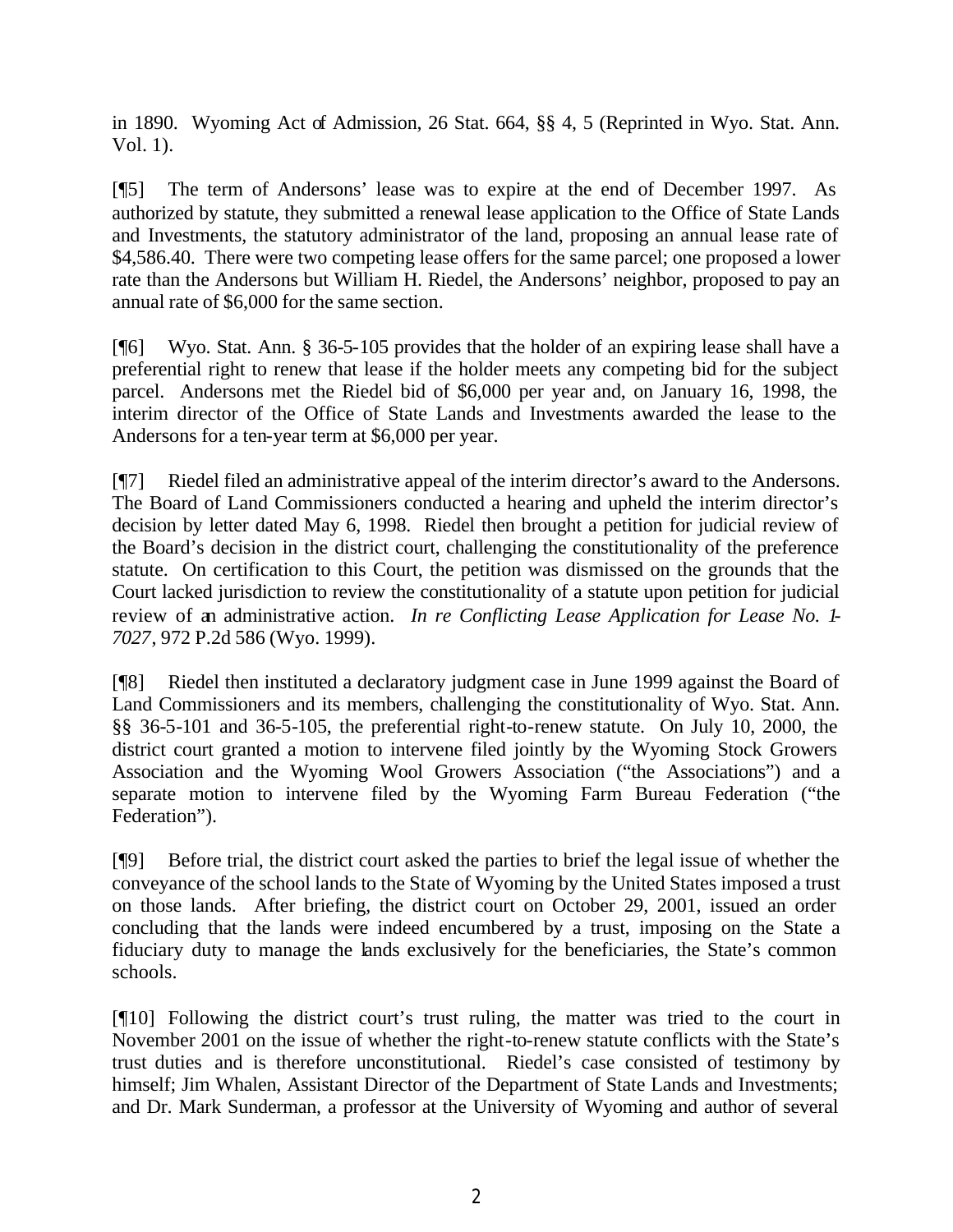publications on the state school lands. After plaintiff rested, the district court granted the intervenor Associations' motion to dismiss on the grounds that Riedel failed to present adequate evidence that the preferential right to renew violates the State's fiduciary responsibilities. Riedel timely appealed the dismissal of his complaint (Case No. 02-60), and the Associations cross-appealed the trial court's order that the school lands are held in trust (Case No. 02-61). For purposes of this consolidated appeal, Riedel was designated the appellant, while the Associations, the Federation and the State were designated appellees.

# *Historical Background*

[¶11] Beginning with the admission of Ohio to the United States in 1803, Congress granted to almost all newly admitted states<sup>1</sup> sections of public land for the support of schools. See, *e.g.,* Ohio Enabling Act, 2 Stat. 173, 175 (1802); Wade R. Budge, *Changing the Focus: Managing State Trust Lands in the Twenty-First Century,* 19 J. Land, Resources, & Envtl. L. 223, 226 (1999)*.* The specific language of the grants varied somewhat among the early states' enabling laws, but generally was "for the use of schools" with no mention of trusts, fiduciary obligations, or restrictions on the sale, lease or other use of the lands. *See***,** Sally K. Fairfax, et al., *The School Trust Lands: A Fresh Look at Conventional Wisdom*, 22 Envtl. L. 797, 810 (1992). Substantially the same pattern was used for land grants in the admission of Louisiana, Indiana, Mississippi, Illinois, Alabama, Missouri and Arkansas. *See,* Budge, *supra,* at 226. Courts have consistently ruled that Congress had not encumbered these early land grants with a common law trust, but had merely entered into a "solemn agreement" with the states that the land would be used as intended. *See, e.g., Branson Sch. Dist. Re-82 v. Romer,* 161 F.3d 619, 633 (10th Cir. 1998) (citing *Alabama v. Schmidt,* 232 U.S. 168, 173- 74, 34 S.Ct. 301, 58 L.Ed. 555 (1914), and *Cooper v. Roberts,* 59 U.S. (18 How.) 173, 181- 82, 15 L.Ed. 338 (1855)).

[¶12] However, beginning with Michigan in 1837, a pattern evolved by which the states through their own constitutions imposed restrictions on the use of the land or its sale proceeds. For example, the Michigan Constitution included a provision requiring that the proceeds from the sale of school lands be put into a permanent fund, a pattern that almost all subsequently-admitted states followed in accepting the terms of their enabling acts. Budge, *supra,* at 227.

[¶13] With the admission of Colorado in 1876, Congress began to include in the states' enabling acts some of the same restrictions on the use of the school lands that prior states had constitutionally imposed upon themselves. The Colorado Enabling Act, Ch. 139, § 14, 18 Stat. 474, 476 (1875), provided "[t]hat the two sections of land in each township herein granted for the support of common schools shall be disposed of only at public sale and at a price not less than two dollars and fifty cents per acre, the proceeds to constitute a permanent

 <sup>1</sup> The exceptions were Maine and West Virginia, which were created from pre-existing states rather than federal land, and Texas and Hawaii, which formerly were independent nations and not created from federal territory. Budge, *supra,* at 226.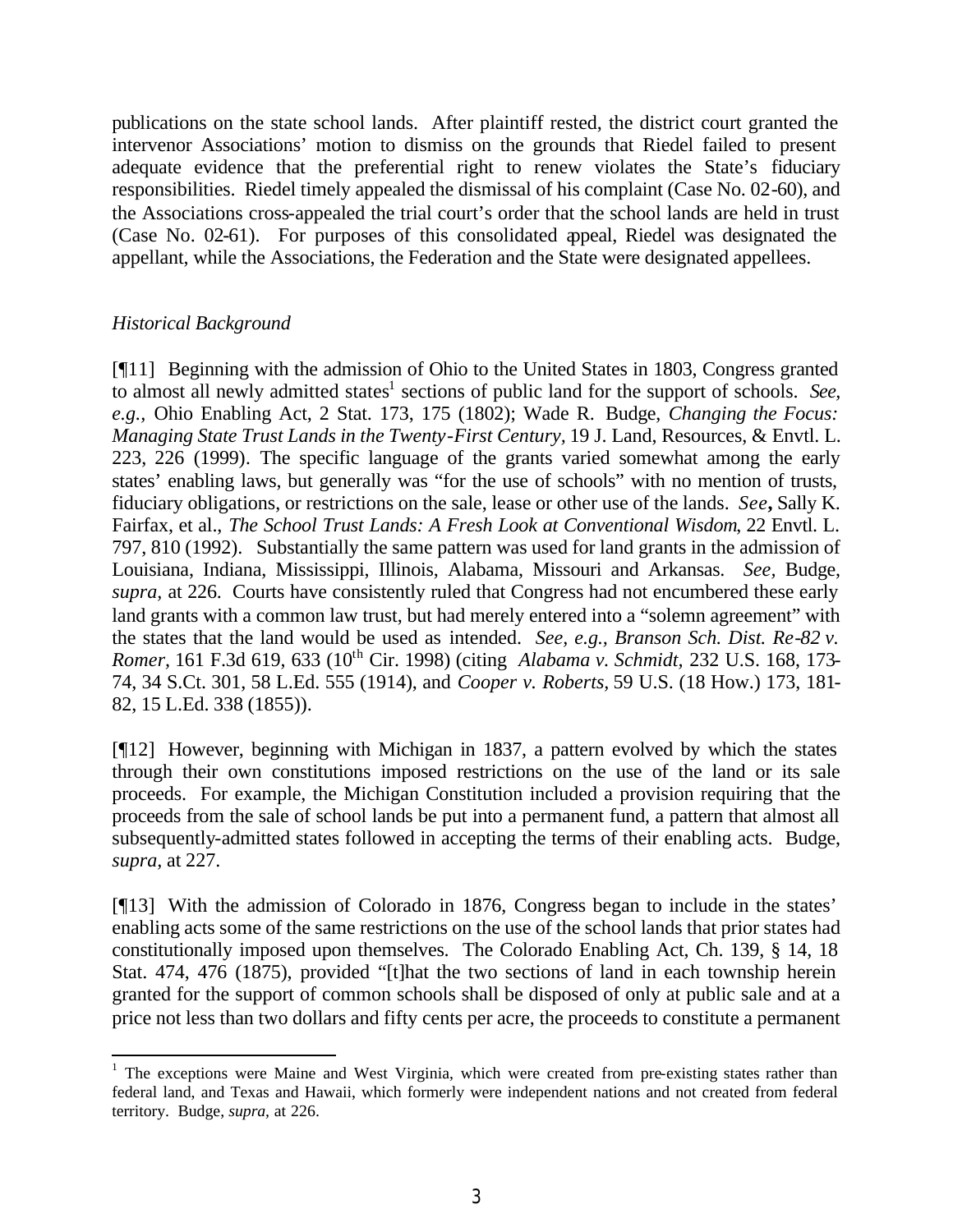school-fund, the interest of which to be expended in the support of the common schools." *See also Branson Sch. Dist.*, 161 F.3d at 634.

[¶14] The Wyoming Act of Admission granted sections 16 and 36 of every township to the state "for support of common schools" and further provided:

> All lands herein granted for educational purposes shall be disposed of only at public sale, the proceeds to constitute a permanent school fund, the interest of which only shall be expended in the support of said schools. But said lands may, under such regulations as the legislature shall prescribe, be leased for mineral, grazing, agricultural, or other purposes, provided that the term of agricultural and grazing leases shall not exceed 10 years; $^{[2]}$  and such land shall not be subject to preemption, homestead entry, or any other entry under the land laws of the United States, whether surveyed or unsurveyed, but shall be reserved for school purposes only.

26 Stat. 222, Ch. 664, § 5. These provisions are nearly identical to those of the Colorado Enabling Act, except that the Wyoming Act of Admission states no minimum purchase price for the school lands.

[¶15] The most restrictive of the state enabling acts was the Arizona-New Mexico Enabling Act at the end of the accession period in 1912. That act stated expressly that the lands granted to the state are held "in trust"; provided that the products and proceeds of the lands "shall be subject to the same trusts as the lands"; prescribed the manner of advertising, selling and leasing the lands; directed the method of maintaining and investing the permanent fund; voided any transaction not in conformity with the enabling act; and directed the Attorney General of the United States to enforce all provisions related to the trust lands. Arizona-New Mexico Enabling Act, 36 Stat. 557, 561-568 (June 20, 1910). In *Ervien v. United States,* 251 U.S. 41, 40 S.Ct. 75, 64 L.Ed. 128 (1919), and *Lassen v. Arizona Highway Department,* 385 U.S. 458, 87 S.Ct. 584, 17 L.Ed.2d 515 (1967), the Supreme Court ruled that the Congress had the power to and did in fact convey the school lands in those states subject to an express trust, such that trust funds could not be used to advertise the states resources nor could the state obtain highway easements over trust lands without compensating the trust.

[¶16] It is clear that Wyoming's admission, both chronologically and conceptually, falls somewhere between Congress' *laissez faire* approach to the states admitted in the early nineteenth century and the closely regulated express trust conveyances to New Mexico and Arizona in 1912. The Wyoming Constitution, adopted before the passage of the Act of Admission, addresses the federally granted lands in several of its provisions:

 <sup>2</sup> The maximum lease term was amended from five to ten years in 1934. 48 Stat. 350-351 (February 15, 1934); 1935 Wyo. Sess. Laws, ch. 34.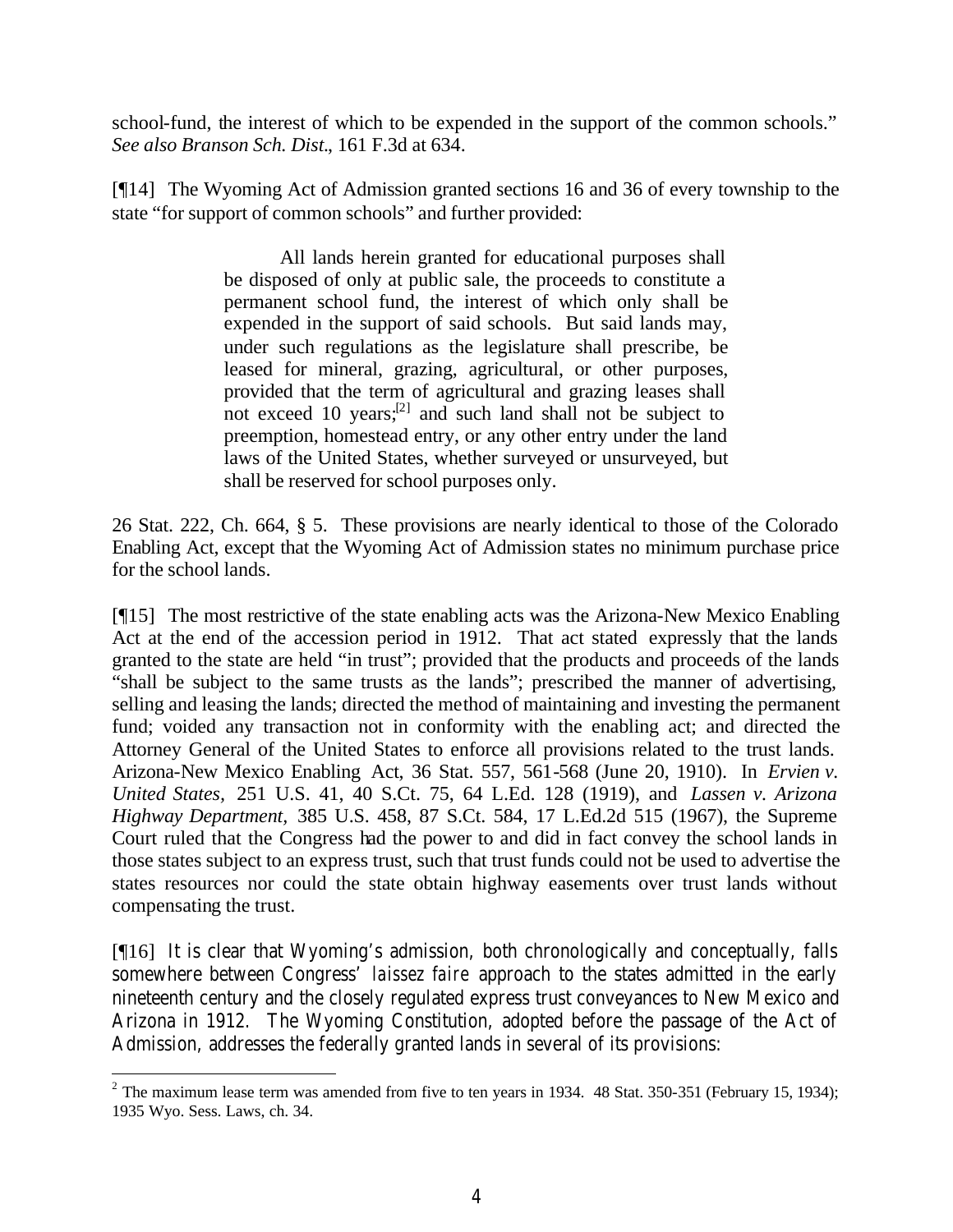Art. 7, § 2. School revenues:

The following are declared to be perpetual funds for school purposes, of which the annual income only can be appropriated, to-wit: . . . all moneys arising from the sale or lease of sections number sixteen and thirty-six in each township in the state, and the land selected or that may be selected in lieu thereof; . . .

Art. 7, § 6. State to keep school funds; investment:

All funds belonging to the state for public school purposes, the interest and income of which only are to be used, shall be deemed trust funds in the care of the state, which shall keep them for the exclusive benefit of the public schools, and shall make good any losses that may in any manner occur, so that the same shall remain forever inviolate and undiminished. . . .

Art. 7, § 7. Application of school funds:

The income arising from the funds mentioned in the preceding section, together with all the rents of the unsold school lands and such other means as the legislature may provide, shall be exclusively applied to the support of free schools in every county in the state.

Art. 18, § 1. Acceptance of lands from United States; sale of such lands:

The State of Wyoming hereby agrees to accept the grants of lands heretofore made, or that may hereafter be made by the United States to the state, for educational purposes . . . with the conditions and limitations that may be imposed by the act or acts of congress, making such grants or donations. Such lands shall be disposed of only at public auction to the highest responsible bidder, after having been duly appraised by the land commissioners, at not less than three-fourths the appraised value thereof, and for not less than \$10 per acre; . . .

Art. 18, § 2. Application of proceeds of sale or rental:

The proceeds from the sale and rental of all lands and other property donated, granted or received, or that may hereafter be donated, granted or received, from the United States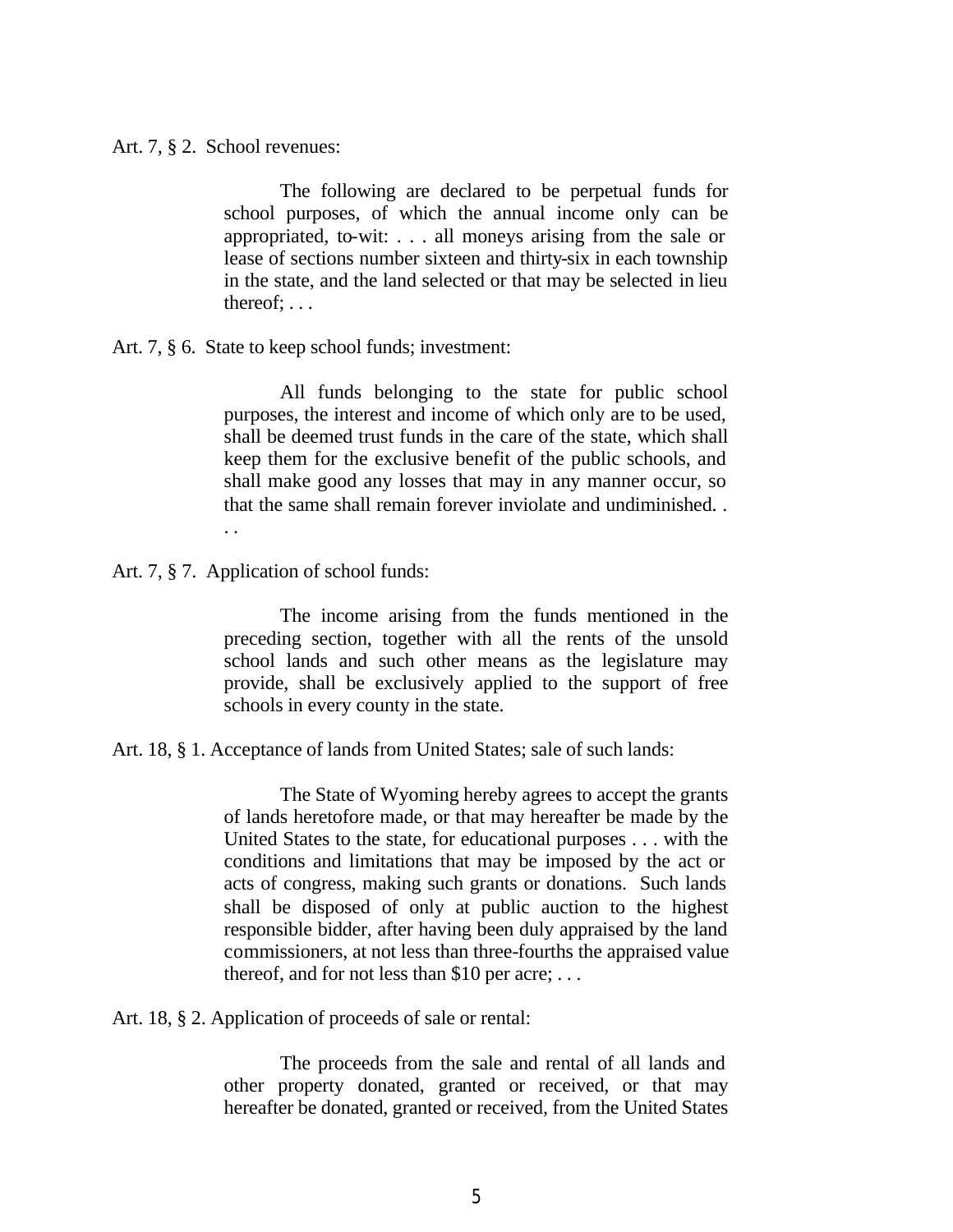or any other source, shall be inviolably appropriated and applied to the specific purposes specified in the original grant or gifts.

Art. 18, § 3. Board of land commissioners:

The governor, secretary of state, state treasurer, state auditor and superintendent of public instruction shall constitute a board of land commissioners, which under direction of the legislature as limited by this constitution, shall have direction, control, leasing and disposal of lands of the state granted, or which may be hereafter granted for the support and benefit of public schools, subject to the further limitations that the sale of all lands shall be at public auction, after such delay (not less than the time fixed by congress) in portions at proper intervals of time, and at such minimum prices (not less than the minimum fixed by congress) as to realize the largest possible proceeds. . . .

1891 Wyo. Sess. Laws.

[¶17] After the admission of Colorado in 1876, the next states admitted were North Dakota, South Dakota, Montana and Washington in 1889. The delegates to Wyoming's constitutional convention in September 1889 borrowed substantial sections of Wyoming's Constitution from these other states, completing the draft in less than one month. Robert B. Keiter & Tim Newcomb, *The Wyoming State Constitution: A Reference Guide* 1, 4 (1993). The Colorado Constitution at Art. IX, § 10 (1876), the Washington Constitution at Art. XVI, § 1 (1889), the Idaho Constitution at Art. IX, § 8 (1889), and the South Dakota Constitution at Art. VIII, § 7 (1889) each expressly provided that the states' school lands were "held in trust." After Wyoming's admission, the Oklahoma Constitution at Art. XI, § 1 (1907) likewise declared that the lands and proceeds were "a sacred trust." Wyoming's Constitution is significant by contrast in not following these contemporary examples but following other states that declare a trust in the sale proceeds but not in the lands themselves. *See, e.g.,* Mich. Const. Art. X, § 2 (1836).

### **DISCUSSION**

### I. Plaintiff's Standing

[¶18] The State and the Wyoming Farm Bureau Federation assert that Riedel does not have standing to assert the unconstitutionality of the state's preferential right of renewal statute. We stated recently that "[s]tanding is a legal concept designed to determine whether a party is sufficiently affected to insure that the court is presented with a justiciable controversy." *Jolley v. State Loan and Inv. Bd.*, 2002 WY 7, ¶6, 38 P.3d 1073, ¶6 (Wyo. 2002).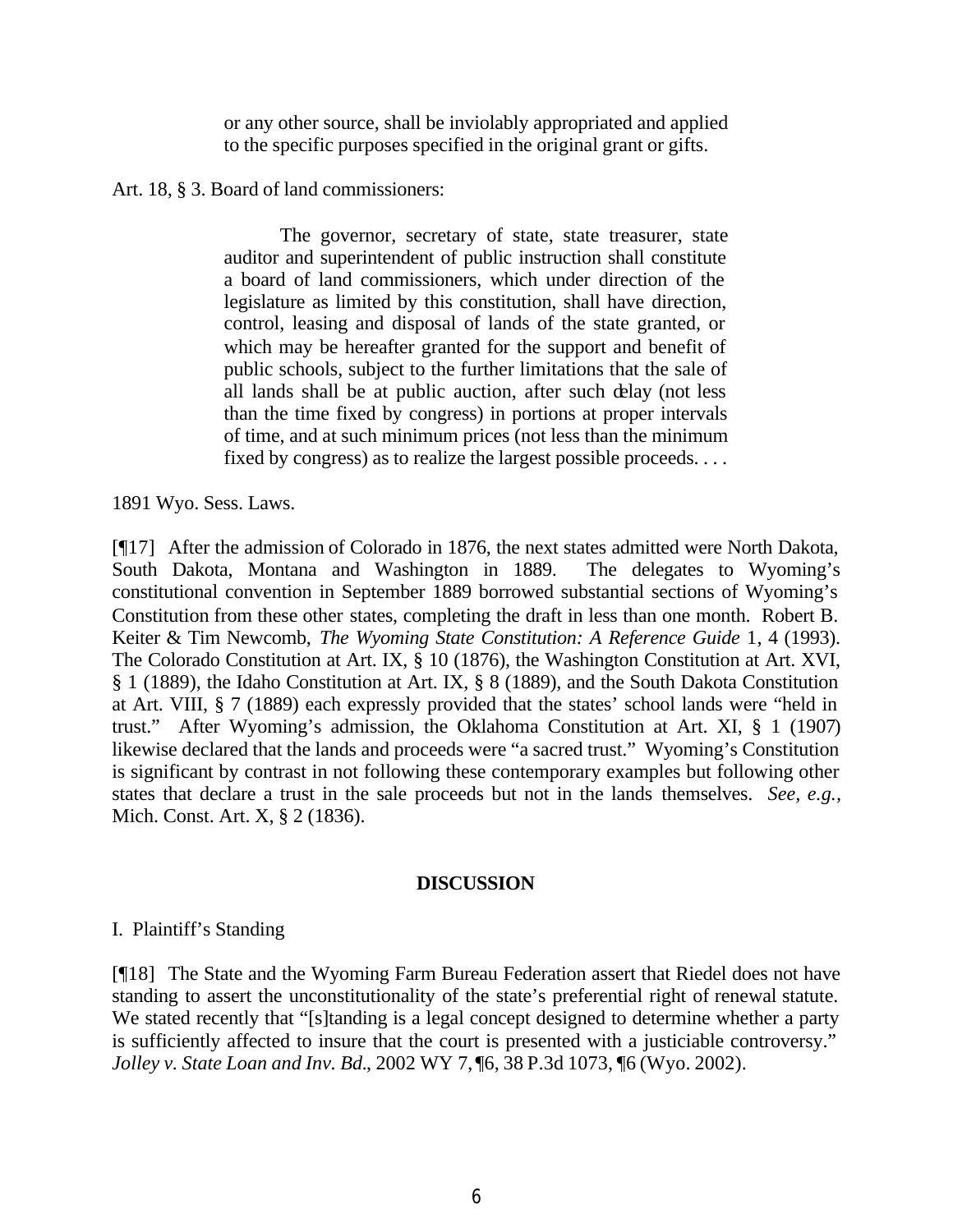"The doctrine of standing is a jurisprudential rule of jurisdictional magnitude. At its most elementary level, the standing doctrine holds that a decision-making body should refrain from considering issues in which the litigants have little or no interest in vigorously advocating. Accordingly, the doctrine of standing focuses upon whether a litigant is properly situated to assert an issue for judicial or quasi-judicial determination. A litigant is said to have standing when he has a 'personal stake in the outcome of the controversy.' This personal stake requirement has been described in Wyoming as a 'tangible interest' at stake. The tangible interest requirement guarantees that a litigant is sufficiently interested in a case to present a justiciable controversy."

*Id.* (quoting *Roe v. Board of County Commissioners, Campbell County,* 997 P.2d 1021, 1022-23 (Wyo. 2000)). *Jolley* involved a newspaper publisher's petition for review under the Wyoming Administrative Procedure Act to challenge the sufficiency of public meetings conducted by the State Loan and Investment Board. We concluded that the effect of the Board's decision on petitioner, whose interest in the meetings was as a reporter and citizen, was speculative and did not render him "an aggrieved or adversely affected person" under the Administrative Procedure Act and that he therefore had no standing to appeal the Board's scheduling decision. *Id.* at ¶8.

[¶19] We generally do not relax the standing requirement in the context of an action under the Uniform Declaratory Judgments Act, but require:

> 1. The parties must have existing and genuine, as distinguished from theoretical, rights or interests.

> 2. The controversy must be one upon which the judgment of the court may effectively operate, as distinguished from a debate or argument evoking a purely political, administrative, philosophical or academic conclusion.

> 3. It must be a controversy the judicial determination of which will have the force and effect of a final judgment in law or decree in equity upon the rights, status or other legal relationships of one or more of the real parties in interest, or wanting these qualities to be of such great and overriding public moment as to constitute the legal equivalent of all of them.

> 4. The proceedings must be genuinely adversary in character and not a mere disputation, but advanced with sufficient militancy to engender a thorough research and analysis of the major issues.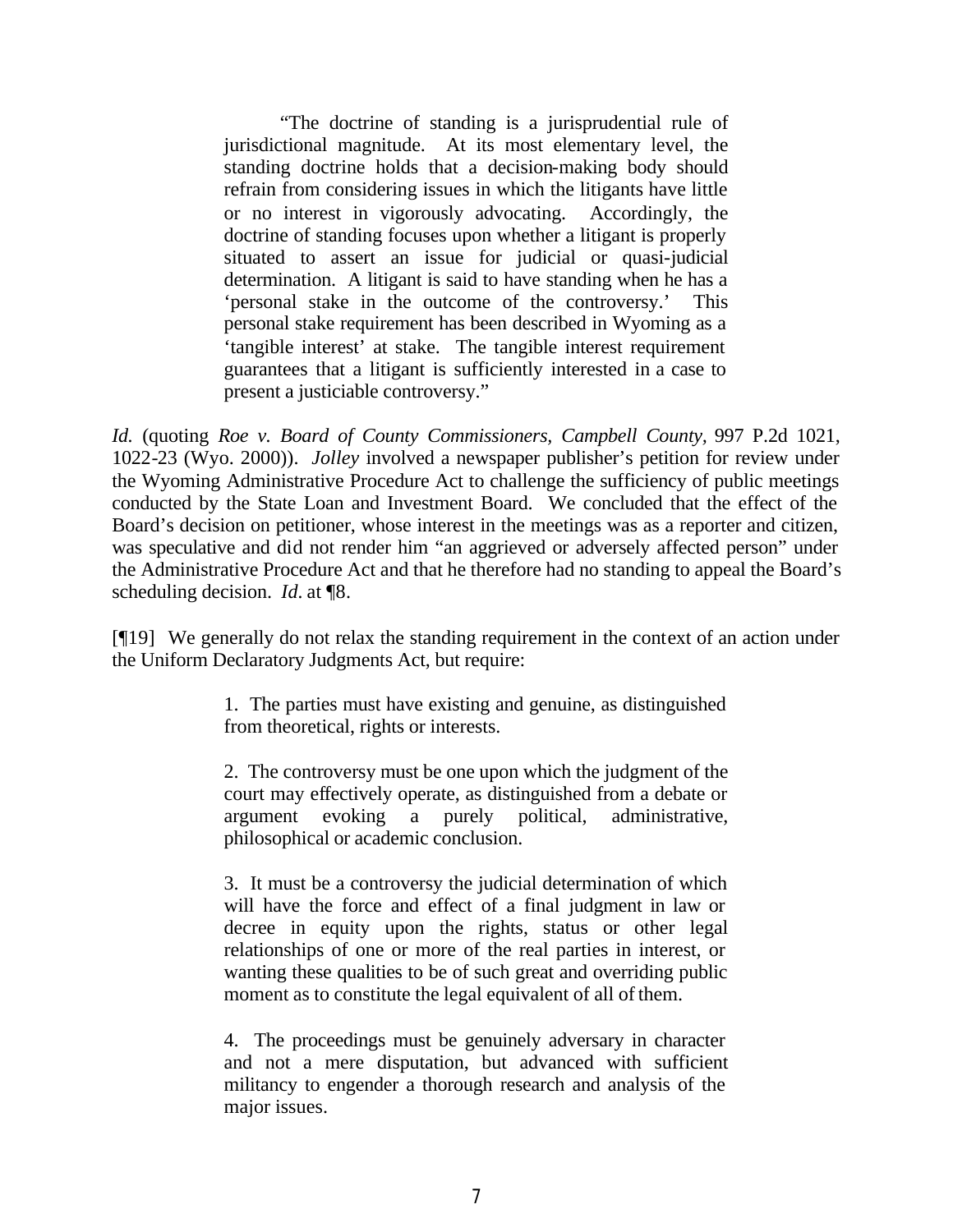*State v. Pacificorp,* 872 P.2d 1163, 1168 (Wyo. 1994).

[¶20] The gravamen of Riedel's constitutional challenge is that the preferential renewal scheme discourages competitive bidding for school lands, limits the funds available to the permanent school fund, and therefore violates the State's fiduciary obligation to maximize revenues from the school lands for its beneficiaries. The State and Federation correctly point out that under the statute the incumbent lessee must meet the highest competing bid in order to exercise the renewal preference. They further argue that any alleged diminution in revenue would constitute injury to the State's common schools and its students, not to Riedel personally, so that there is no causal connection between the alleged unconstitutionality and any injury to Riedel. *See Branson Sch. Dist.,* 161 F.3d at 630-31.

[¶21] However, although Riedel may not have clearly articulated a concrete and personal injury, it is implicit in the relief he seeks, namely, that the Board be enjoined from enforcing the preferential renewal statute and that they be ordered to award the lease to him. The statute has clearly worked to deprive Riedel of a lease to the subject school lands, an injury much more direct and personal to him than that at stake in *Jolley*.

[¶22] Moreover, we have recognized a relaxed standing requirement in matters of great public interest or importance. We reviewed in detail the development of that doctrine in *Jolley*,  $\phi$ . As recited there, we have applied the great public interest doctrine when a constitutional question is presented or where there is an issue concerning apportionment of state revenues among governmental entities. We have invoked the doctrine in cases involving the constitutionality of school financing, *Washakie Cty. Sch. Dist. No. One v. Herschler*, 606 P.2d 310, 317 (Wyo. 1980); the tax exempt status of a public hospital, *Memorial Hosp. of Laramie Cty. v. Dep't of Revenue and Taxation*, 770 P.2d 223 (Wyo. 1989); the constitutionality of the Wyoming Professional Review Panel Act*, State ex rel. Wyo. Ass'n of Consulting Eng'rs and Land Surveyors v. Sullivan*, 798 P.2d 826, 828-29 (Wyo. 1990); the entitlement of a school district to interest on school district funds held by the county treasurer, *Bd. of Cty. Comm'rs v. Laramie Cty. Sch. Dist. No. One*, 884 P.2d 946, 949-50 (Wyo. 1994); and the constitutional scope of the governor's veto power, *Management Council of the Wyo. Legislature v. Geringer*, 953 P.2d 839, 841-42 (Wyo. 1998).

[¶23] We conclude that the constitutional challenge to the statute at issue here requires that we decide the status of the state's obligations with regard to the large inventory of state school lands. This is a matter of public importance comparable to the significant issues in the above cases that will affect not only the preferential right to renew statute but could inform all of the Board's management decisions with regard to those lands while potentially affecting a major source of school funding. For these reasons it is appropriate that we invoke the great public interest exception to the standing requirement in this case.

II. The Status of School Lands in Wyoming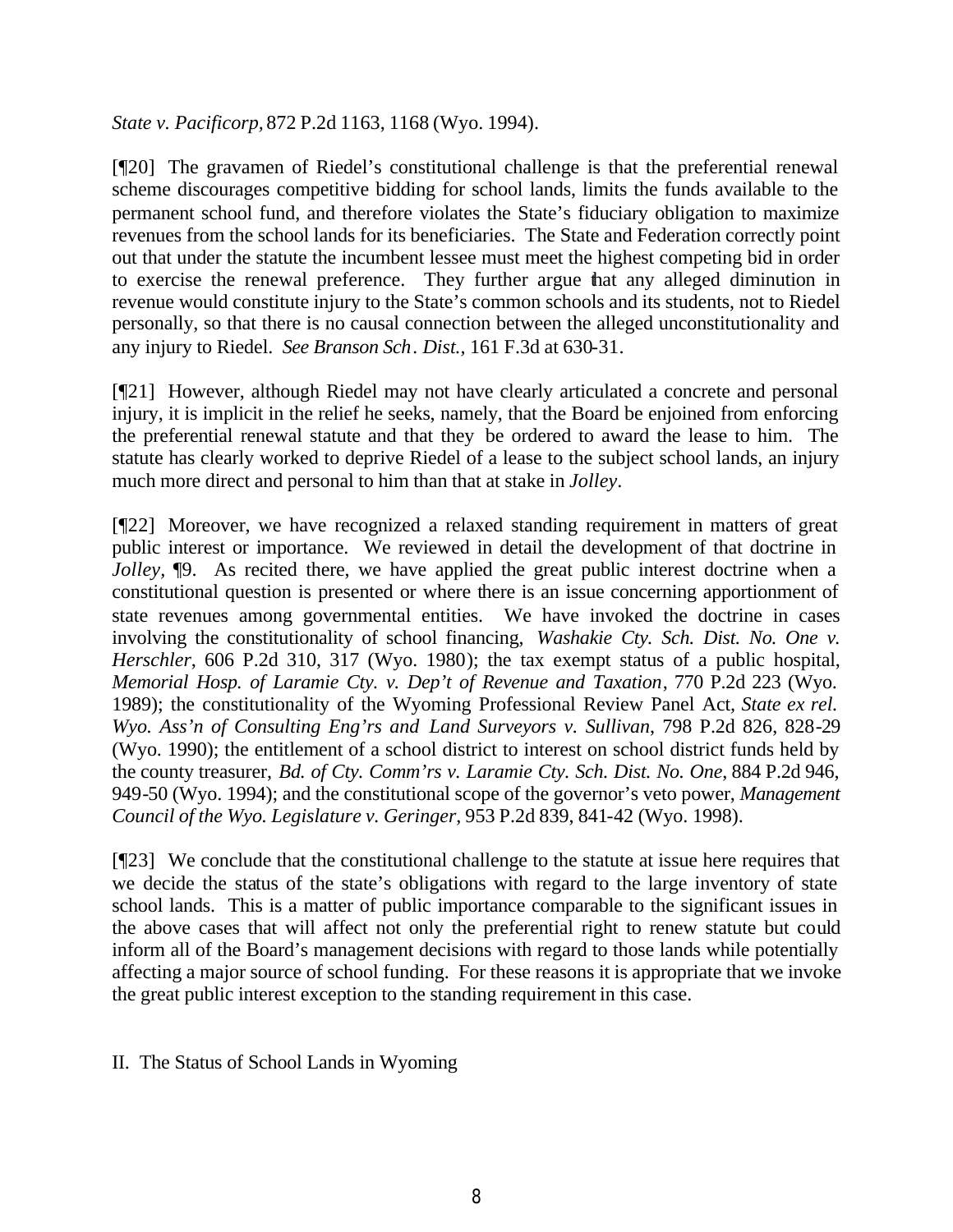[¶24] Turning to the main issue, we must first decide whether the Wyoming Act of Admission creates a trust obligation with regard to the State's ownership of those lands. As recited above, each state's admission to the Union was a unique situation, negotiated between Congress and the respective territories. There was an evolution in the various states' enabling acts passed by Congress, as well as an evolution in the terms of the states' acceptance of admission.

[¶25] At one extreme, the United States Supreme Court has ruled that the relatively unrestricted grants to Michigan and Alabama did not create a federal trust as to the school lands but merely a "solemn agreement" that the lands would be used for the purposes recited. *Papasan v. Allain,* 478 U.S. 265, 289-90 n.18, 106 S.Ct. 2932, 2947 n.18, 92 L.Ed.2d 209 (1986); *see also Schmidt*, 232 U.S. at 173-74, 34 S.Ct. at 302; *Cooper*, 59 U.S. (18 How.) at 181-82. At the other extreme, the Supreme Court has ruled that the more restricted land grants to New Mexico and Arizona imposed fiduciary obligations, equivalent to a federallyimposed trust, to manage the lands for the exclusive benefit of the common schools. *Lassen*, 385 U.S. at 467-68, 87 S.Ct. at 588-89; *Ervien*, 251 U.S. at 48, 40 S.Ct. at 76.

[ $[$ 26] The United States Court of Appeals for the 10<sup>th</sup> Circuit has noted that "the question of whether a statehood statute creates a federal trust requires a case-specific analysis of the particular state's enabling statute because the history of each state's admission to the Union is unique." *Branson Sch. Dist.,* 161 F.3d at 633. Observing that the Colorado Enabling Act falls somewhere in between – in both chronology and specificity – the Michigan-Alabama model and the Arizona-New Mexico model, the court ruled that the Colorado act contains a sufficient enumeration of duties to indicate Congress's intent to create a fiduciary relationship between the state and its common schools. *Id.* at 633-34. The court also found significant the fact that the Colorado Constitution, adopted immediately after the Enabling Act and therefore a contemporaneous expression of the parties' intent, clearly indicated that the land grants "shall be . . . held in trust subject to disposal, for the use and benefit of the respective objects for which said grants of land were made. *Id.* at 634-35.

[ $[$ [27] Two years later, the 10<sup>th</sup> Circuit Court of Appeals reviewed the 1896 Utah Enabling Act's grant of land for a miners' hospital for disabled miners. *Dist. 22 United Mine Workers v. Utah*, 229 F.3d 982 (10<sup>th</sup> Cir. 2000). Noting *Branson's* requirement of a case-specific review, the court ruled that Utah's enabling act did not create a trust because the Utah legislature was authorized to dispose of the lands "in such manner as the legislature may provide," and "this express latitude given to the State of Utah militates against the creation of a trust." *Id.* at 990. The 10<sup>th</sup> Circuit's ruling was in accord with *Andrus v. Utah*, 446 U.S. 500, 507, 100 S.Ct. 1803, 1807, 64 L.Ed.2d 458 (1980), which held that the Utah Enabling Act created a "solemn agreement" by the state to use its school lands as intended by the federal government, but did not create a trust.

[¶28] Wyoming's enabling act is similar to Colorado's but differs in two significant respects. The Wyoming act does not specify a minimum sales price for its school lands and expressly authorizes the leasing of the lands in any manner the state legislature provides. Colo. Enabling Act, § 14, 18 Stat. at 476; Wyo. Act of Admission, § 5, 26 Stat. at 22-23.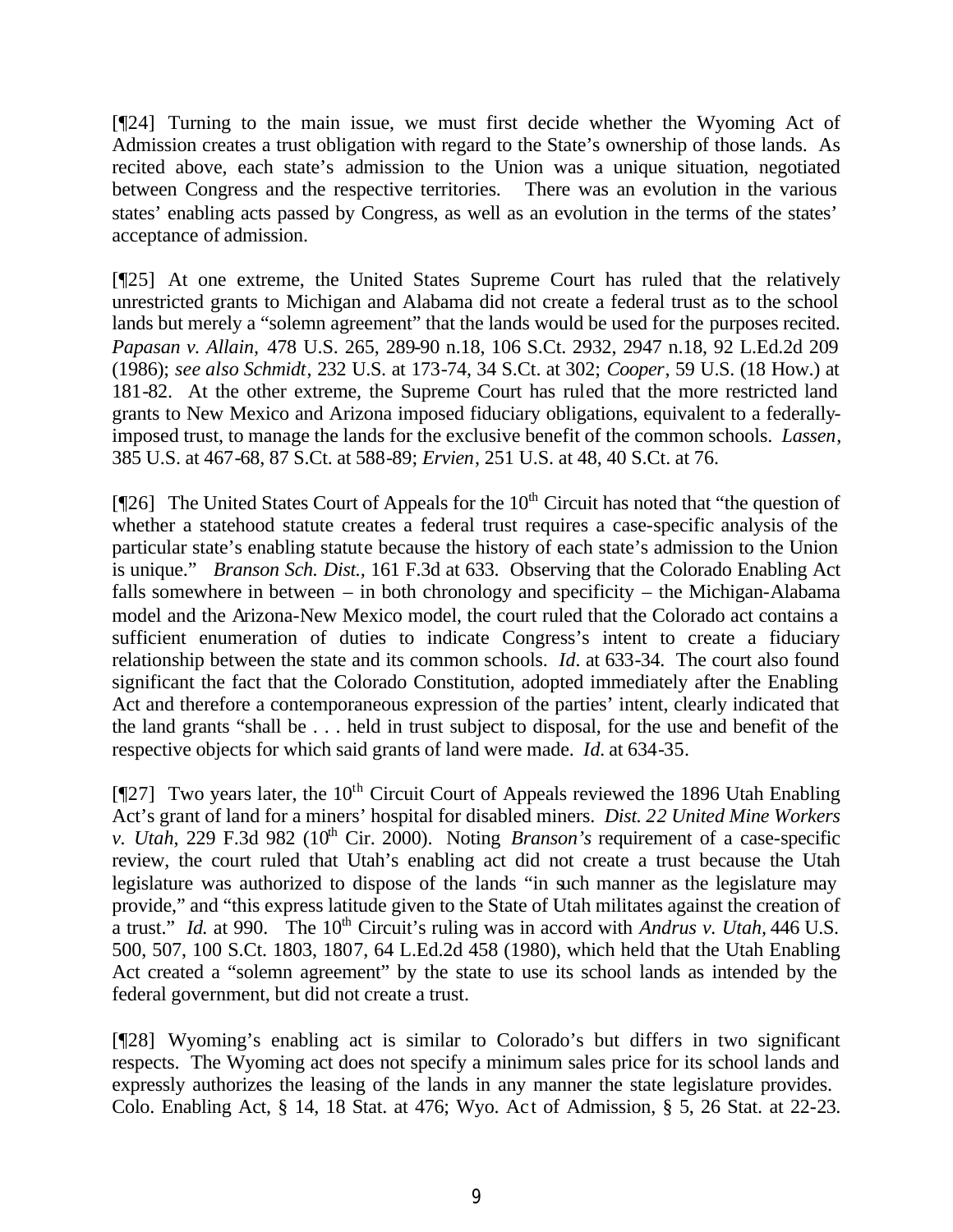Wyoming's enabling legislation is therefore more in accord with that of Utah, and we therefore conclude that the latitude given the Wyoming legislature likewise militates against the creation of an express trust by the Wyoming Act of Admission.

[¶29] Turning to the question of whether the Wyoming Constitution creates an express trust of the school lands, we conclude that it does not. The parties cite authority from several states for the proposition that the state constitution, either alone or in concert with the states' enabling acts, creates an express trust in accepting the land grants from Congress. Each of those state constitutions is distinguishable from Wyoming's, however. The Colorado Constitution, as noted by the *Branson* court, directs its legislature to "provide by law that the several grants of land . . . shall be . . . carefully preserved and held in trust . . . ." 1876 Colo. Const., Art. IX, § 10 (amended 1996); *Branson Sch. Dist.*, 161 F.3d at 635. The South Dakota Constitution likewise provides that "all lands and the proceeds" from such lands are considered perpetual funds, S. Dak. Const., Art. VIII, § 7, which the South Dakota Supreme Court interpreted as creating an express trust in *Kanaly v. State*, 368 N.W.2d 819, 823 (S.D. 1985). The Oklahoma Constitution recites that that state accepts all grants of land "as a sacred trust." Okla. Const., Art. XI, § 1; *see also* §§ 2, 5. The Utah Constitution states that the lands "shall be held in trust for the people, . . . for the respective purposes for which they have been or may be granted, donated, devised or otherwise acquired. Utah Const., Art. XX, § 1.

[¶30] Although Wyoming's Constitution contains a declaration of trust as to the proceeds from the sale of the lands, Wyo. Const. Art. 7, §§ 2, 6, there is no similar declaration as to the land itself as in the states listed above. The delegates would have had available to them the specific trust language of constitutions such as Colorado's, Oklahoma's, Idaho's and Washington's. It is also significant to note in this regard that the Wyoming Constitution, drafted in September 1889 and adopted by vote of the territorial citizenry in November 1889, was available for review by Congress when it passed the Wyoming Act of Admission in July of 1890. Just as it was significant to the *Branson* court that Colorado, immediately after passage of the Colorado Enabling Act, declared in its constitution that the lands were held in trust, so it is significant that Congress passed the Wyoming Enabling Act knowing that the new Wyoming Constitution limited the declaration of trust to proceeds from the sale of the lands.

[¶31] The State in its brief cites *National Parks & Cons. Ass'n v. Bd. of State Lands*, 869 P.2d 909 (Utah 1993), for the proposition that it is irrational to distinguish between the lands and the proceeds of those lands as the corpus of a constitutionally declared trust. However, although such a distinction is not an uncommon one in state constitutions, Utah is the only state to so rule and, in fact, the only state to address the issue. According to one commentator, "the issue of whether the school lands are a part of the same trust that applies to the permanent fund remains an open question that a state legislature could answer." Sean E. O'Day, *School Trust Lands: The Land Manager's Dilemma Between Educational Funding and Environmental Conservation, A Hobson's Choice?*, 8 N.Y.U. Envtl. L. J. 163, 210 (1999); *see also,* Fairfax, *supra,* at 826.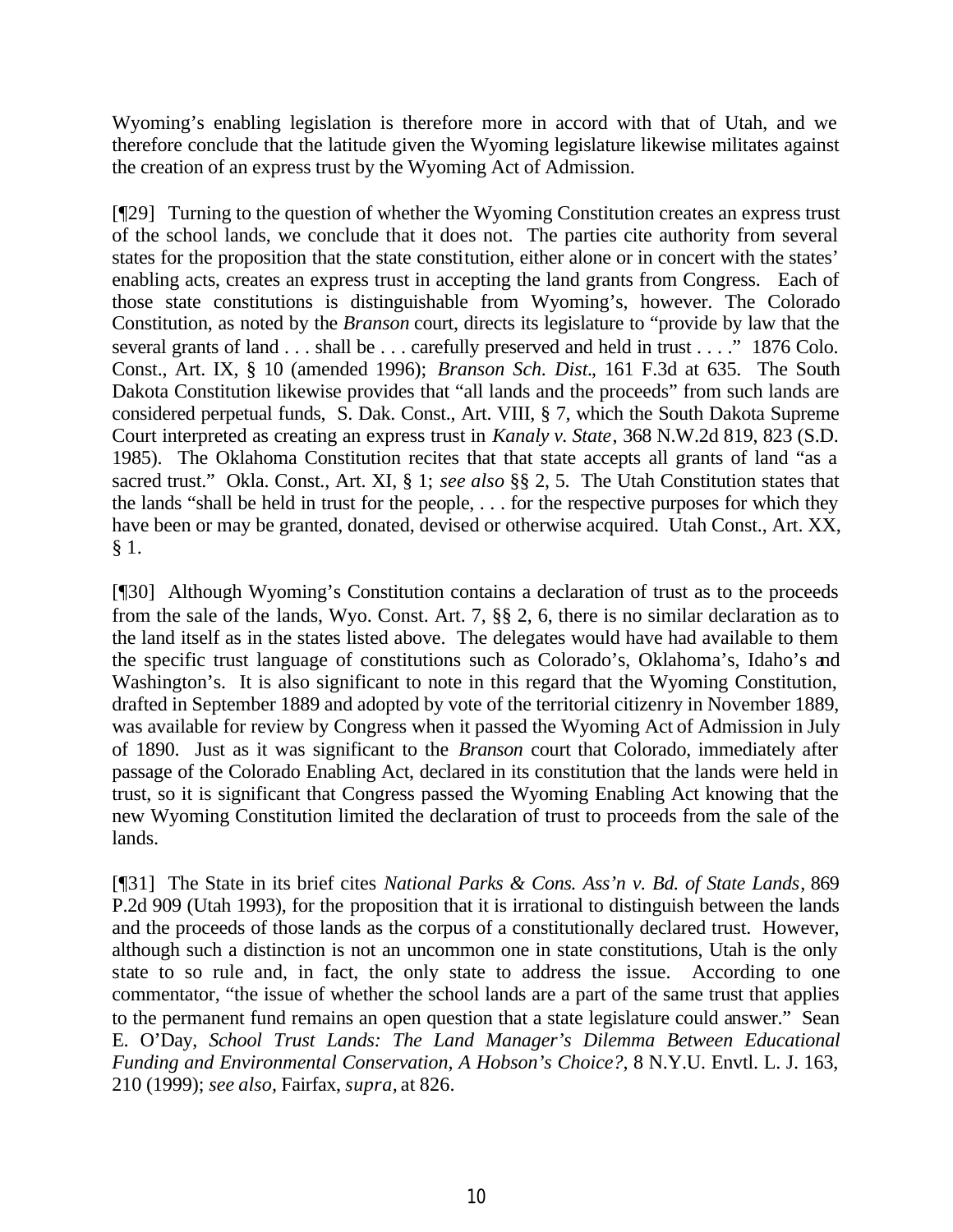[¶32] A summary of the Wyoming Constitution's provisions regarding the state school lands shows that the lands are accepted for educational purposes; that the board of land commissioners is established with authority to manage, sell or lease the lands as directed by the legislature; that the proceeds from the sale and lease of the lands shall constitute a permanent trust fund, with only the income used for educational purposes; that the lands may be leased on whatever terms the legislature shall prescribe; and that the lands may be sold only at public auction for at least three-quarters of their appraised value. We conclude that the express latitude given the legislature, combined with the limitation of the express trust language to the *proceeds* from the lands, militate against a constitutionally-created trust in the school lands by the terms of the Wyoming Constitution.

[¶33] Although neither the Wyoming Act of Admission nor the Wyoming Constitution encumber the school land grants with a trust, the legislature's wide management authority over those lands includes the authority to statutorily declare a trust. Wyo. Stat. Ann. § 36-5- 101, et seq. (LexisNexis 2001) (regulating leases of school land grants). In 1996 the legislature commissioned a study of the school lands, s*ee,* "Final Report and Recommendations of the Select Committee on State Trust Lands," (Wyo. Leg. Serv. Office, Nov. 15, 1996), which resulted in substantial amendment of the leasing statutes during the 1997 session. While the state land grants may have heretofore been informally referred to as "trust lands," the 1997 act included the following statement of principles:

> (a) The legislature endorses the following statements of principle and directs that the board of land commissioners and the director of state lands abide by these statements in the implementation of these statutes:

> (i) The state land trust, consisting of trust lands, trust minerals and permanent land funds shall be managed under a total asset management policy;

> (ii) The state land trust is intergenerational. Therefore, the focus is on protecting the corpus for the long term;

> (iii) Trust land should remain a substantial, integral component of the state land trust portfolio. There is no mandate to sell any trust asset to maximize revenue in the short term;

> (iv) All leases of trust land shall assure a return of at least fair market value considering the management practices and risk assumed by the lessee when determining fair market value;

> (v) Investment policies shall ensure that the earning power of the permanent land fund is not reduced from the effect of inflation.

1997 Wyo. Sess. Laws ch. 200, § 3. Section § 36-5-105, amended in the same 1997 Act, directs that the state school lands shall be leased "in such manner and to such parties as shall inure to the greatest benefit to the state land trust beneficiaries." *Id.*, § 1.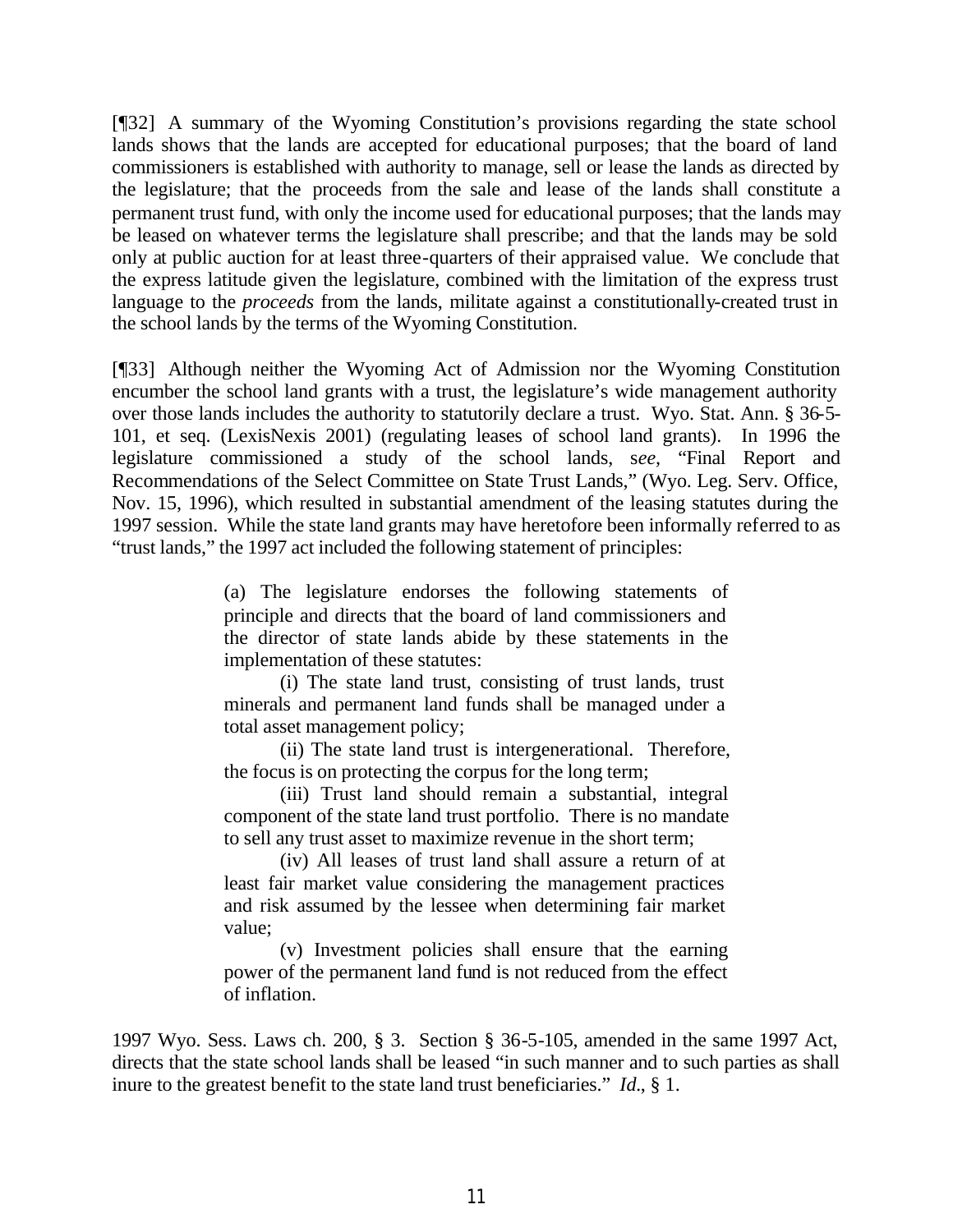[¶34] The use of such explicit trust language in the declaration of principles and the statute clearly indicates the legislature's intention that the land grant be subject to a trust and administered according to the prescribed guidelines. The Association correctly points out in its brief that the referenced language first appeared in 1997, apparently for the proposition that the right to renew takes historical precedence over a later statutory trust. However, because we find it is within the legislature's authority to declare a trust in the school lands, that authority could be exercised at any time, and the chronology of that exercise is not significant in this case, nor is it necessary for us to decide if a statutory trust existed before 1997. It is sufficient to note that the legislature has now declared a trust. It is also not necessary for us to decide whether this Court's use of trust language in *Frolander v. Ilsey*, 72 Wyo. 342, 264 P.2d 790 (1953), decided the issue or was dicta that merely used a colloquial expression to describe the school lands.

# III. Constitutionality of Lease Preference

[¶35] Given our conclusion that the school lands in Wyoming are subject to a statutory trust, we must address the parameters of that fiduciary obligation. Riedel and the State, citing *Lassen* and *Ervien*, argue that there is a fiduciary obligation to maximize revenues from the trust lands, and Riedel argues that the right-to-renew statute depresses the market for leasing school lands. Those cases, however, were interpreting the 1912 Arizona-New Mexico Enabling Act, which does include a express federal trust and is very different from the Wyoming Act of Admission. The *Branson* decision informs us that, even if there is a federal trust, it does not necessarily carry with it a common law duty to maximize revenue from the trust corpus and the state may define the fiduciary duty within the bounds of the federal trust. *Branson Sch. Dist.*, 161 F.3d at 638-39. Since we hold that the land trust in Wyoming is a creature of statute, we agree with the Association that the statutes incorporate all of the trustee's duties, and that such arrangement is authorized by the Act of Admission and the Constitution's express authorization to lease the lands "under such regulations as the legislature shall prescribe." It is not necessary, and indeed would be inappropriate, to look to other states or common law trust principles to define the state's fiduciary obligations with regard to the school land's *statutory* trust.

[¶36] The current version of the preferential right to renew was enacted in 1997 in the same legislative act as the declaration of trust. We construe statutes in accord with the ordinary and obvious meaning of their language to determine the legislature's intent. *Thunderbasin Land & Livestock v. Laramie Cty.*, 5 P.3d 774, 779 (Wyo. 2000). If the language is sufficiently clear, we need not resort to other rules of construction. *Id.*

[¶37] We will discuss each of Riedel's constitutional objections. He first claims that the preferential right to renew "violates Wyoming's fiduciary trust obligation to receive fair market value for agricultural leases of the common school land grants." He distinguishes the earlier cases in which we upheld similar preference laws on the grounds that those cases turned on statutory interpretation and refers us instead to *Lassen v. Arizona ex rel. Arizona Highway Dep't*. As discussed above, however, at issue in *Lassen* was the uniquely specific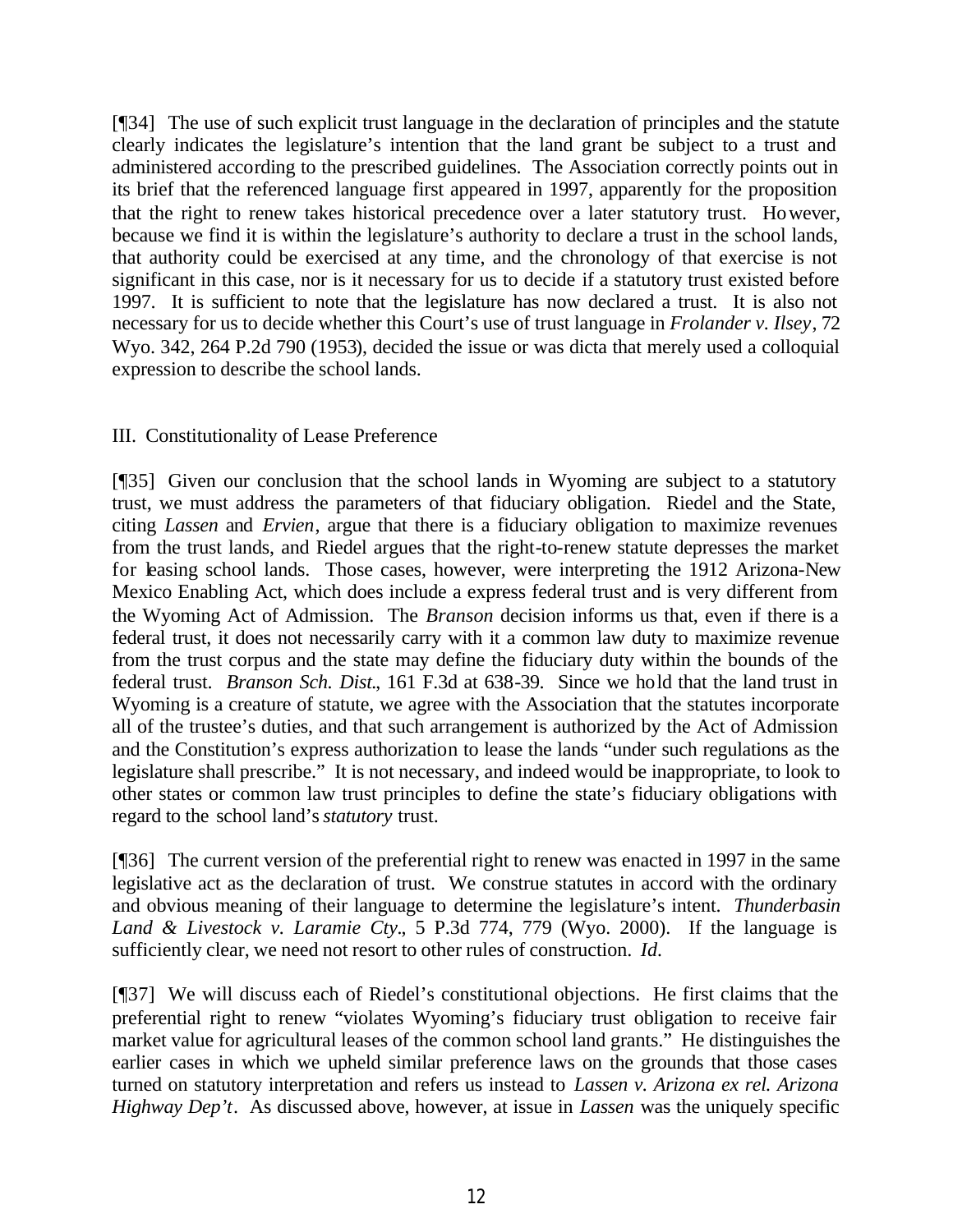Arizona-New Mexico Enabling Act. And since we conclude that any trust in Wyoming is a creation of Wyoming statute, that trust does not carry with it the duty to maximize revenues found by the *Lassen* court. Plaintiff's first constitutional challenge therefore fails.

[¶38] Riedel next argues that the preferential right-to-renew is tantamount to an absolute right of renewal, violating the enabling act's ten-year limit on leasing, and that in depressing lease values it grants privileges to incumbent lease holders over the trust beneficiaries. Riedel's arguments in this regard are speculative, as was his statistical evidence at trial in which he attempted to show that the vast majority of leases are renewed by the incumbent lease holders. He does not nearly approach his heavy burden to "clearly and exactly show the unconstitutionality beyond a reasonable doubt." *Reiter v. State*, 36 P.3d 586, 589 (Wyo. 2001). We have ruled that prior preferential right to renew statutes are conditional, not absolute. *Frolander*, 72 Wyo. at 364-65, 264 P.2d at 799; *Kerrigan v. Miller*, 53 Wyo. 441, 448, 84 P.2d 724, 726 (1938); *Mercer v. Thorley,* 48 Wyo. 141, 150, 43 P.2d 692, 695 (1935). The current statutory right is even more conditional: the incumbent must re-apply every ten years, must have met prior lease payments, must otherwise maintain eligibility, and most importantly must match any higher bid offered for the same land. The State may still decide to sell the land or not to lease it at all; if it does lease, it does so at the highest rate bid by anyone. We therefore find that the conditional right to renew does not violate the enabling act's prohibition of leases longer than ten years.

[¶39] Riedel next argues that the preferential right-to-renew statute violates the requirement that the school lands be disposed of by public auction, as required by Wyo. Const, Art. 18, § 1. We agree with the Association and the State that the relevant constitutional provision, requiring that "disposal" of the lands be at public auction, is clear and unambiguous. To "dispose of" means "to alienate, relinquish, part with, or get rid of." Black's Law Dictionary  $471$  ( $6<sup>th</sup>$  ed. 1990). As with statutes, we interpret the Constitution according to its plain and obvious meaning. *Amoco Production Co. v. Hakala*, 644 P.2d 785, 789 (Wyo. 1982). The framers clearly did not consider a lease to be a sale when they granted to the Board of Land Commissioners the "direction, control, leasing and disposal" of the state lands. Wyo. Const., Art. 18, § 3. We held in *Ross v. Trustees of Univ. of Wyo.*, 30 Wyo. 433, 443, 222 P. 3, 7 (1924), that the granting of a right-of-way across state lands is not a "disposal" as contemplated by the Constitution. We conclude likewise that a lease of state lands as authorized by the Constitution is not a disposal of those lands and need not be accomplished by public auction.

[¶40] Riedel contends that the preferential right to renew violates the constitutional prohibition on "granting any privileges to persons who may have settled upon any of the school lands . . . , by which the amount to be derived by the sale or other disposition of such lands, shall be diminished directly or indirectly." Wyo. Const., Art. 18, § 5. This argument lacks cogency: the lessees of today are not the original settlers contemplated by the Constitution and, as noted above, the leasing of the lands is not a "sale or other disposition" of the school lands.